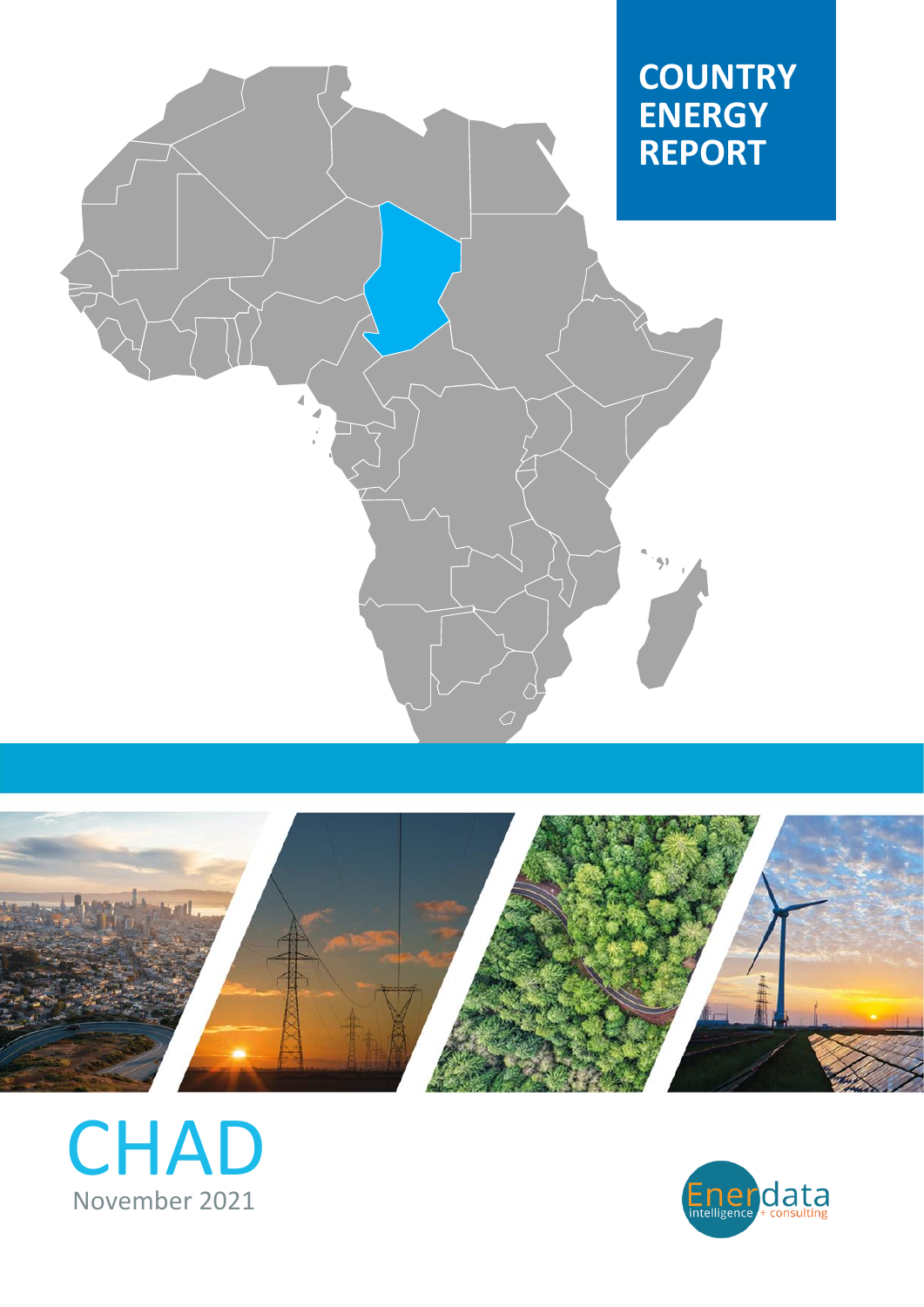# $\rightarrow$  Table of contents









| Abbreviations 22 |  |
|------------------|--|
| Glossary 24      |  |